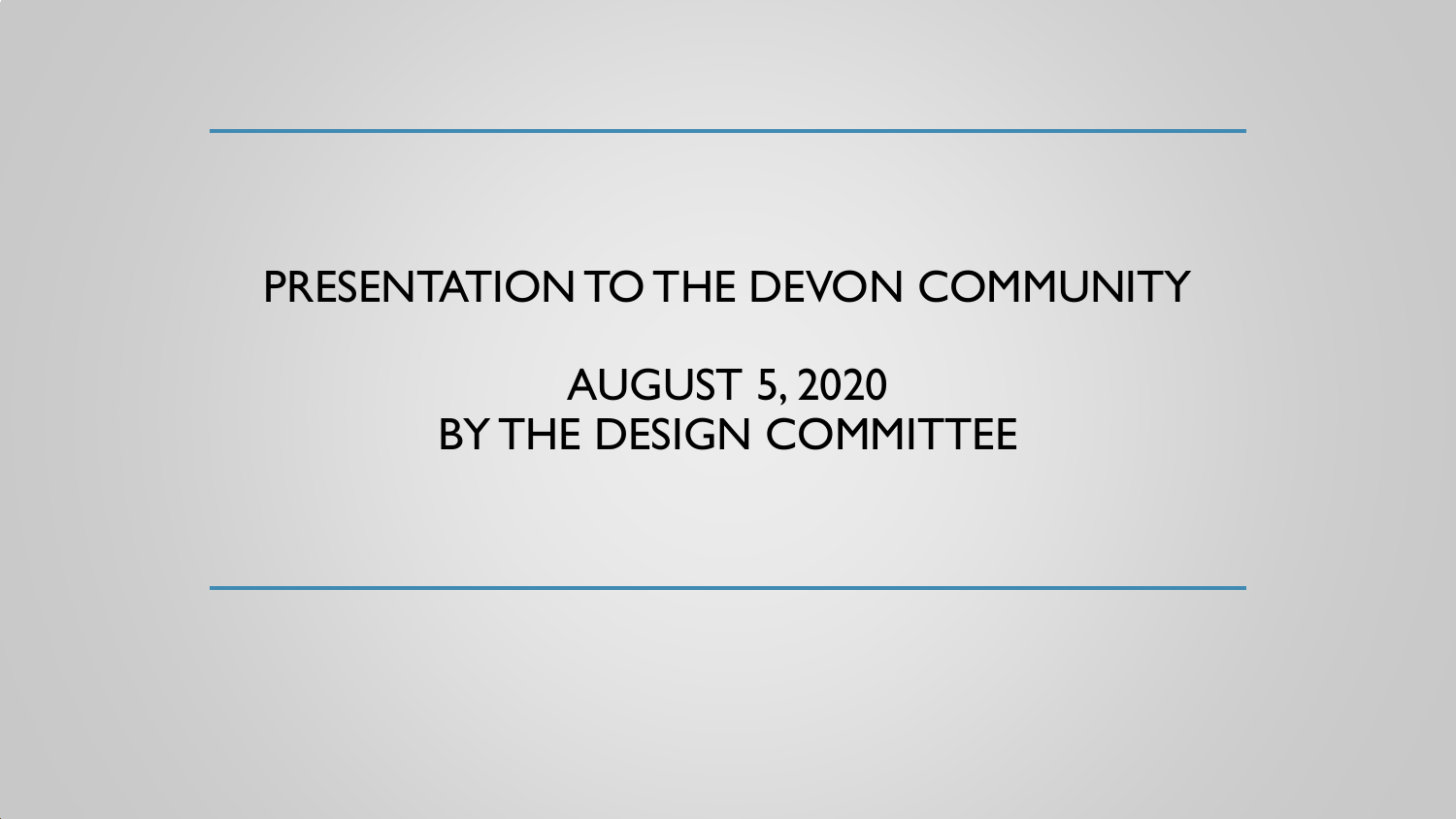## PROJECT SCOPE

- Mail Room
	- o Will be updated to meet USPS current standards with mailboxes designated for handicap use
- First Floor Bathrooms
	- o First Floor Restrooms will be updated with the large bathroom being made ADA compliant
- Lobby
	- o Will be updated with a new larger desk, additional storage, flooring, wall coverings, ceilings, lighting, furniture, solar shades and artwork
	- o Elevator panels will be updated to match design plan
- **First Floor Corridors** 
	- $\circ$  Will be updated with new flooring, paint and lighting
	- o All common areas will be upgraded to LED lighting which will increase energy efficiency and reduce electric bills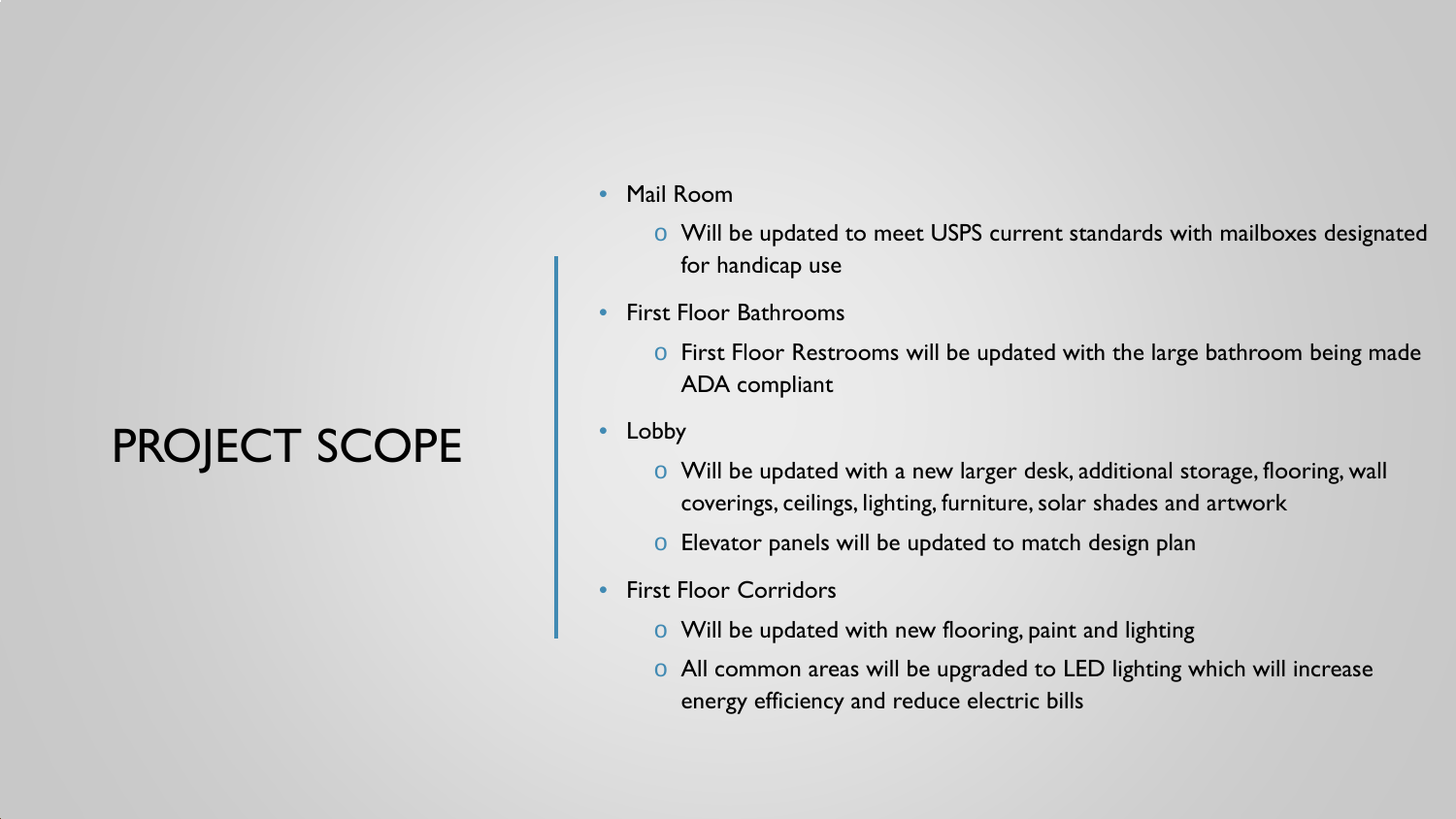**DESIGN GUIDELINES** BASED ON INFORMATION GATHERED BY ALL DESIGN **COMMITTEES** 

### Aesthetic:

• Create a design plan for the lobby & first floor corridors that is neutral and timeless and will appeal to all demographics living at The Devon and attract new buyers to The Devon.

### Design Guidelines:

- Survey results favored traditional styling with no drapery or carpeting/rugs.
- Consistent flooring throughout lobby, mailroom, back elevator and first floor corridors.
- Relocate doorman desk & add storage for packages.
- Minimal furniture
	- o Seating needs to have arms & have wipeable upholstery no fabric.
	- o Waiting area by front door for rides and pick up.
	- o Seating for conversational gathering at rear of lobby by mailroom.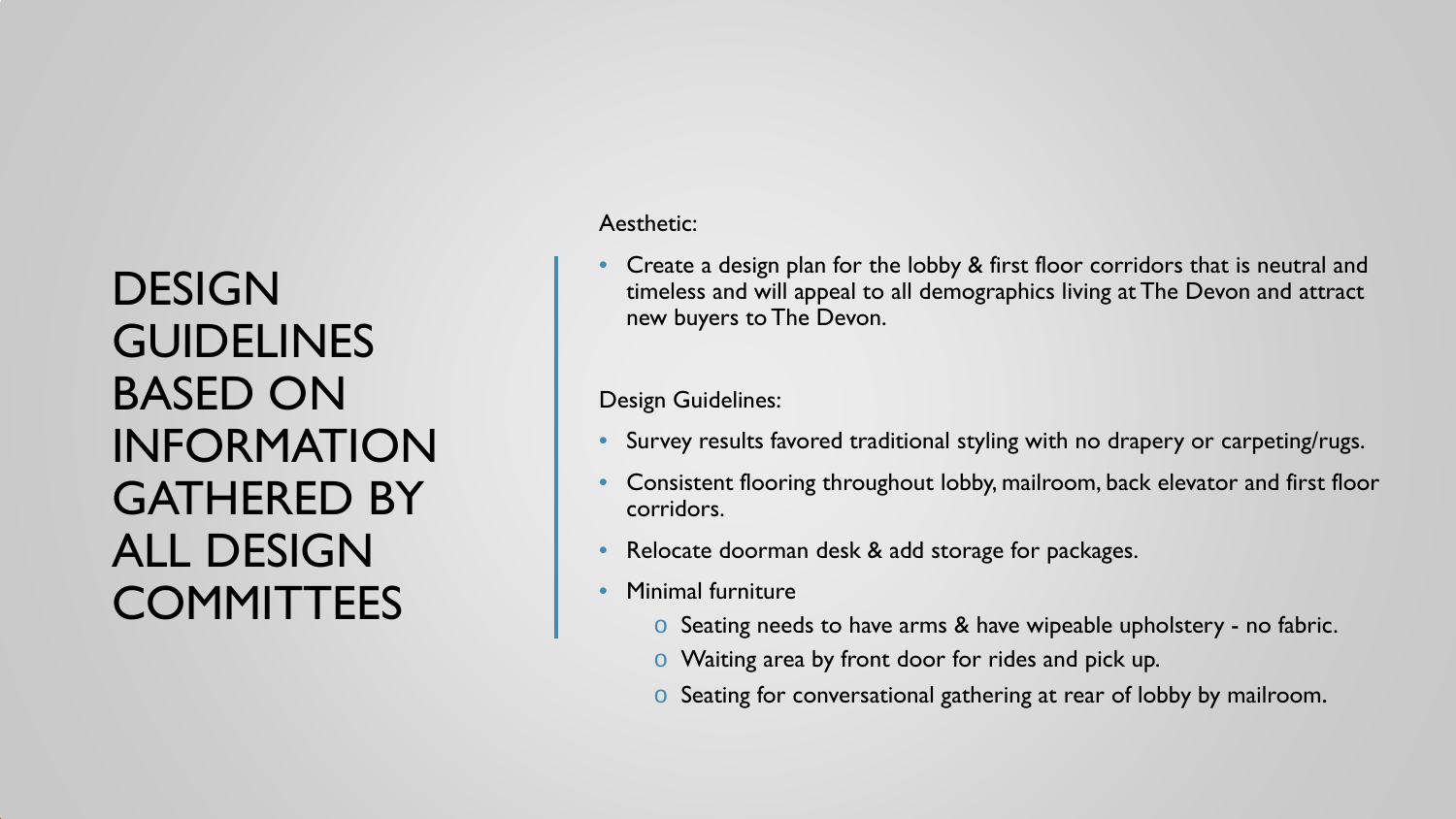### **COMMERCIAL** DESIGNER **OVERVIEW**





#### **Designer - Jessica Donnelly-Banks**

Jessica Donnelly-Banks is the founder and senior designer of Donnelly Banks Interiors LLC. Jess earned a degree in Interior Design from the University of Delaware and has honed her craft practicing interior design at some of the highest regarded firms in the Tri-State Area over last 20 years. Banks prides herself in creating designs which enhance the natural architecture elements of a space, reflect the demographics of the workforce, and reinforce the brand initiatives of her clients. Her career experience has included clients such as BPG, EDIS, WSFS, AIG, Cover & Rossiter, LifeScan, Mobilion, Justison Landing Condominiums and many more. This broad experience has allowed Banks to develop a holistic approach to design which is unique to her field. Banks views the interior design process entering into a relationship. "When a client trusts me with their space - it doesn't get more personal than that and I treat it as if were my own."

#### **Designer - Rose Giroso**

"To my thinking there is no place for rigidity in design...a constant evolution between client, the interior designer and solid design is what inspires." Rose Giroso. Rose Giroso, founder and principal interior designer of Rose Giroso Interiors, creates multi-faceted, experiential residential, hospitality, commercial and retail environments. Giroso believes that honoring history, location, and architecture is imperative to creating well designed interiors. Among her most notable project are: Stone Balloon Winehouse, Domaine Hudson, Metro Bar and Grill, Greenville Country Club, Lobby of Justison Landing and award winning Riverfront Pets. Rose received her degree in interiors & art at University of Delaware and additional architecture education while studying abroad. She also holds a special certification in psychology.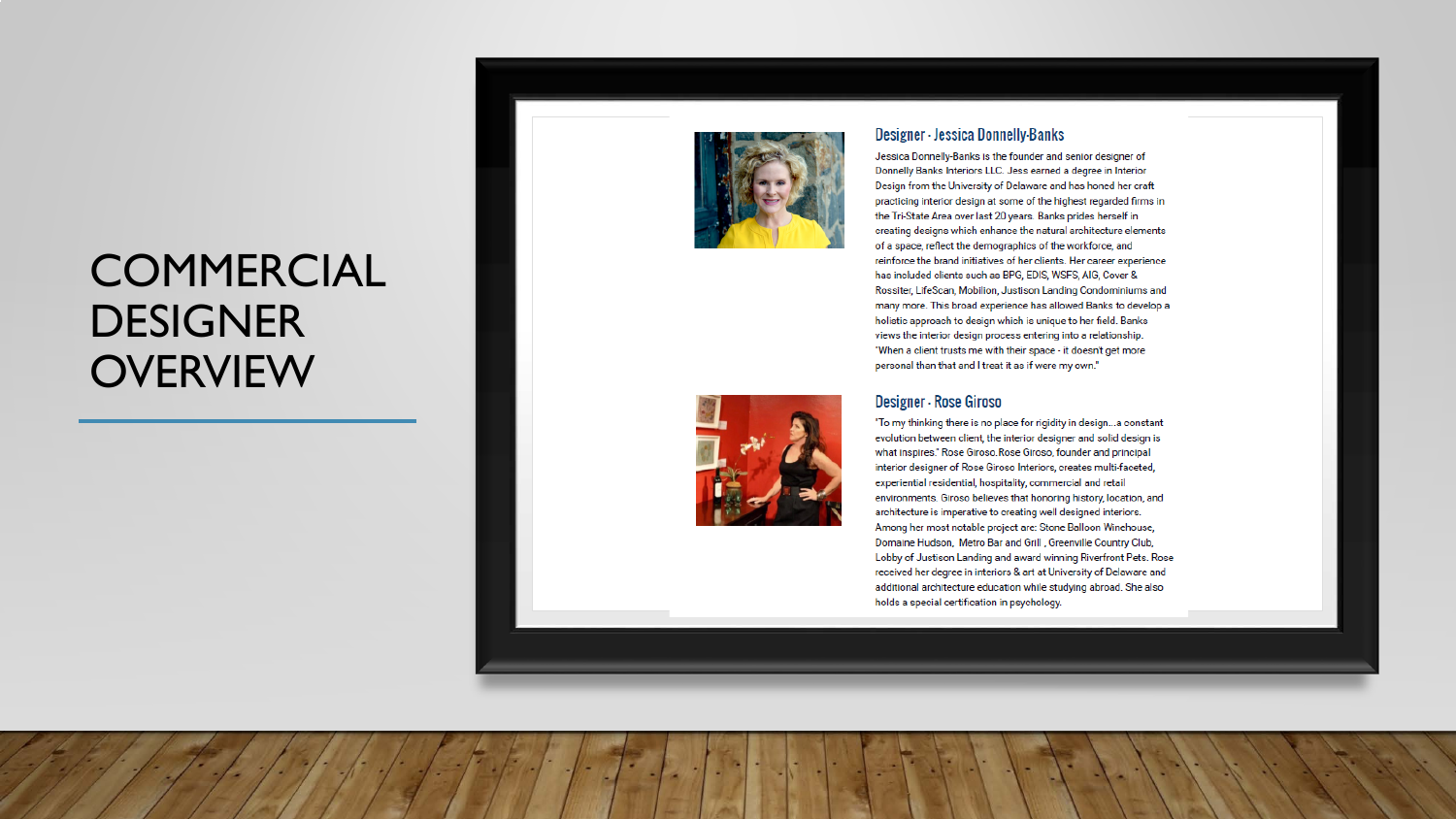# LOBBY FLOOR PLAN

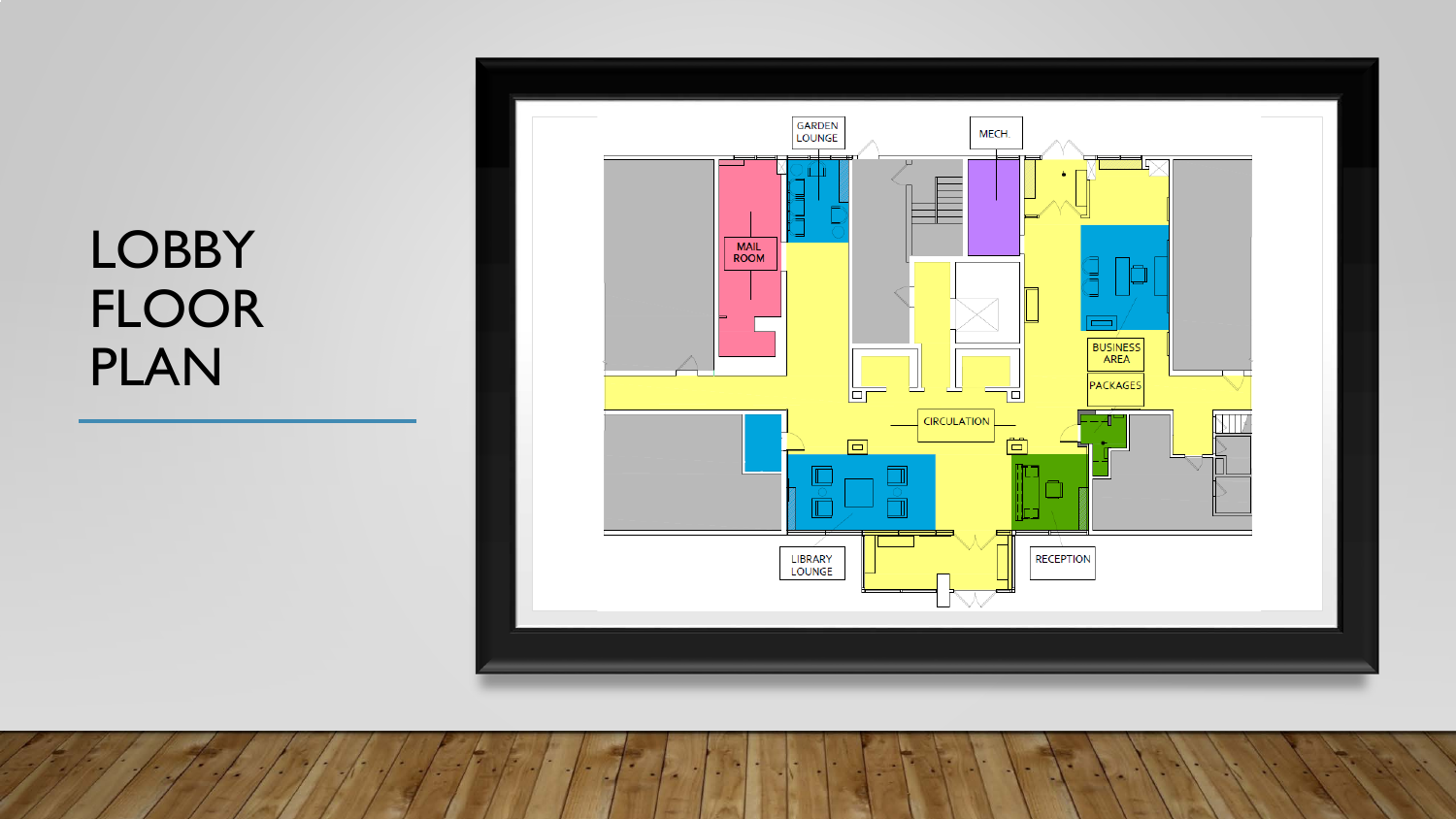# DESIGN ELEMENTS & **FINISHES**

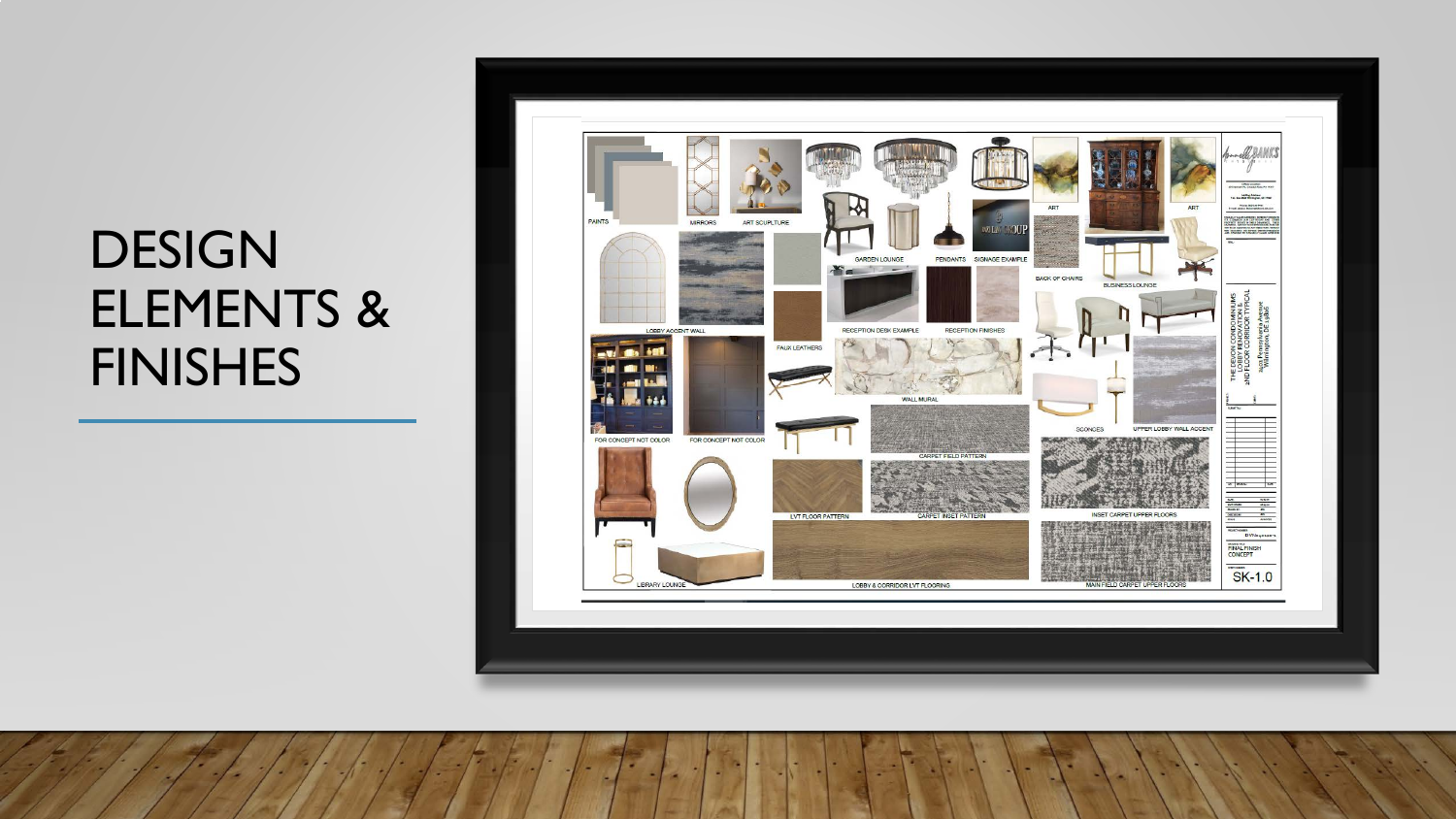## DESIGN VIEW INTO LIBRARY AREA FROM FRONT DESK

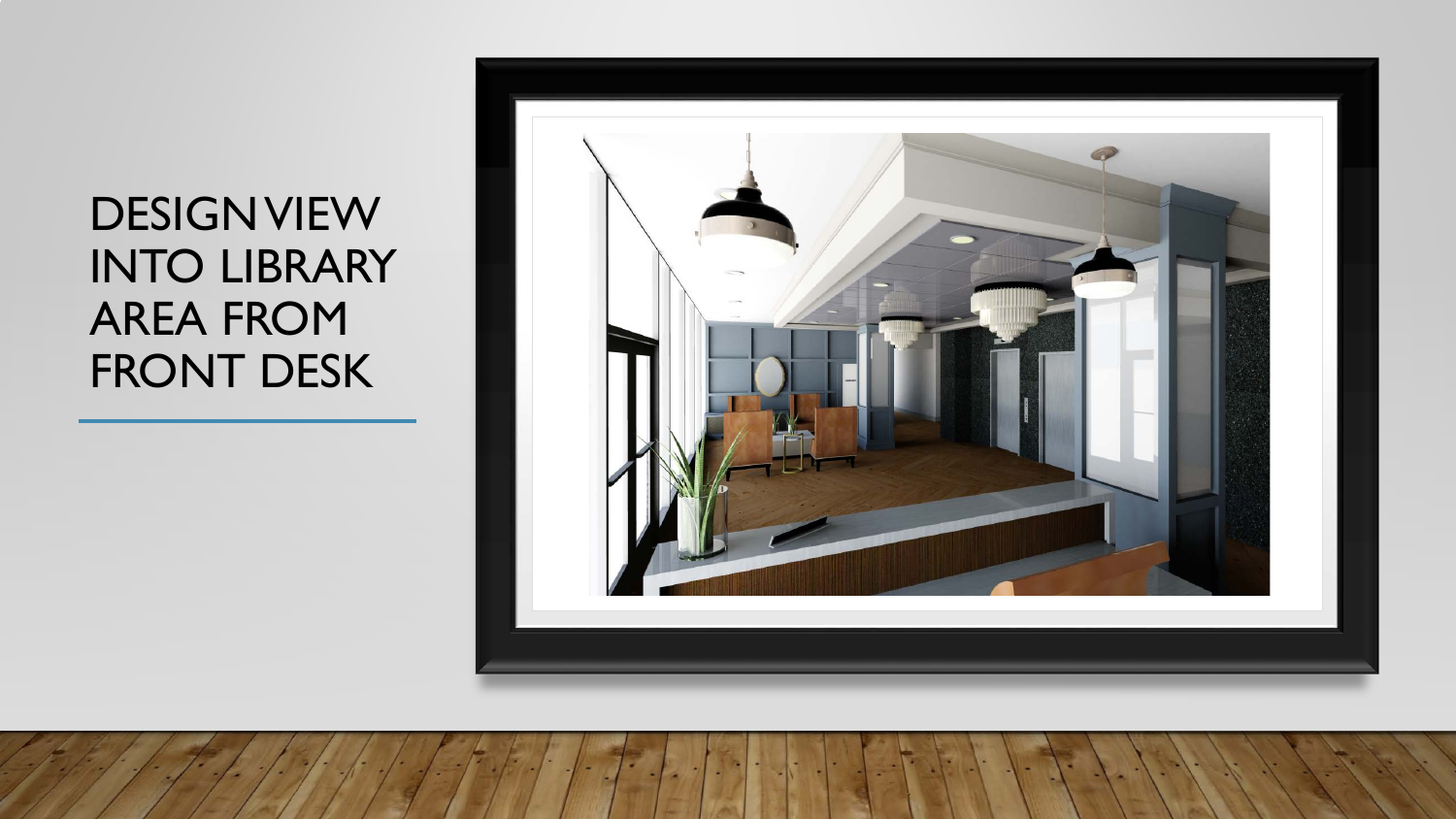## DESIGN VIEW AT FRONT DESK FROM LIBRARY AREA